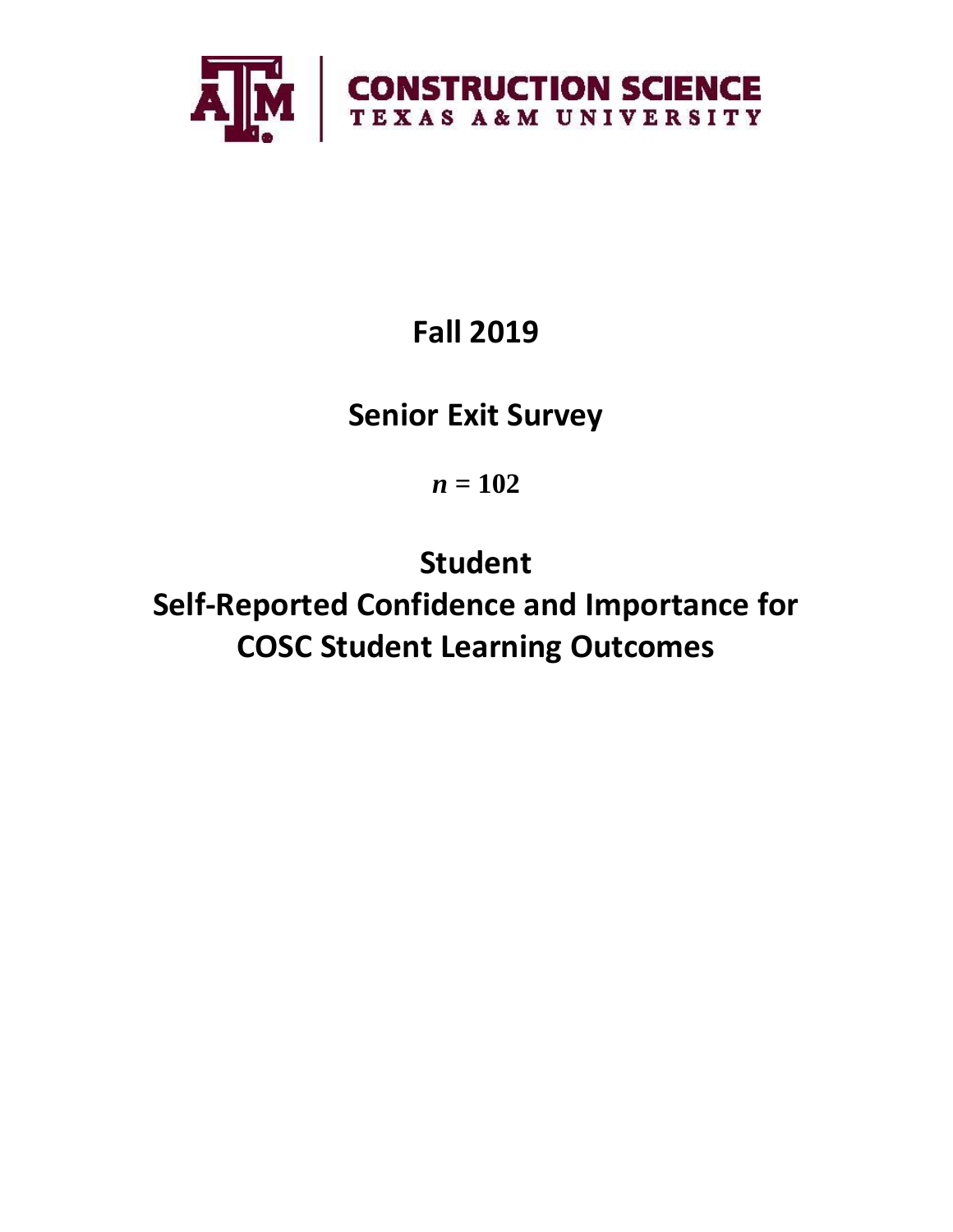### **Student Learning Outcomes**

• Students' confidence in their ability to apply the Student Learning Outcomes (SLOs) **(Table 1)**

*(Frequency counts for individual SLOs may be found in Table 3)*

- o Students indicated they were **"Very Confident"** in their ability to:
	- 1. "*Analyze professional decisions based upon ethical principles*"
	- 2. *"Apply construction management skills as a member of a multidisciplinary team"*
	- 3. *"Create written communications appropriate to the construction discipline"*
- o Students' indicated they were **"Confident"** in their ability to apply the remaining 17 SLOs
- Students' perception of the importance of the Student Learning Outcomes (SLOs) in their future careers **(Table 2)**
	- *(Frequency counts for individual SLOs may be found in [Table 4\)](#page-5-0)*
		- o **15 of the 20** SLOs students indicated would be **"Very Important"** in their future careers
			- The top three SLOs student perceived as **"Very Important"**
				- 1. *"Create oral communications appropriate to the construction Industry"*
				- 2. *"Apply construction management skills as a member of a multidisciplinary team"*
				- 3. *"Analyze construction documents for planning and management of construction processes"*
		- o The remaining 5 SLOs were perceived as being only **"Important"** to students' future careers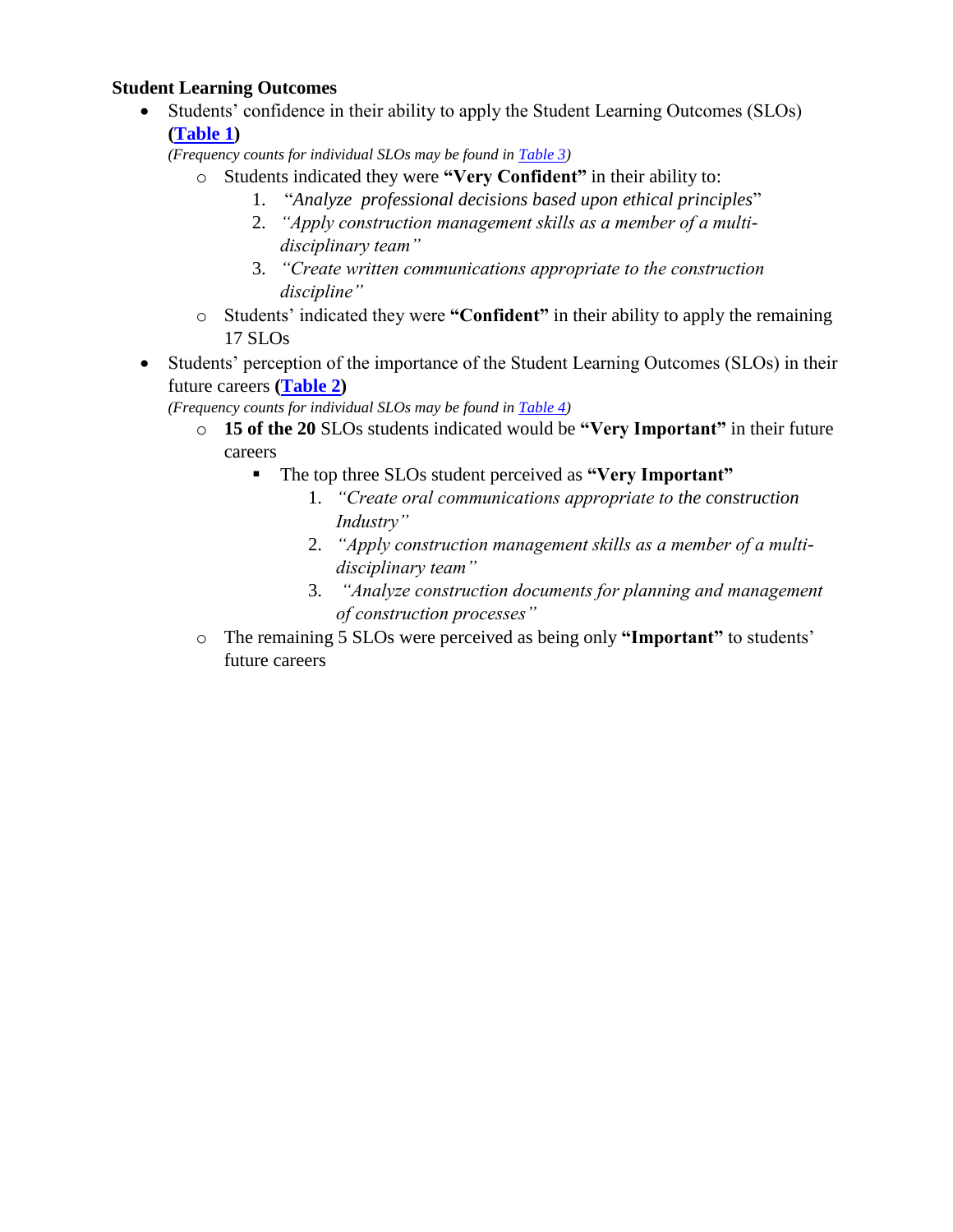## **Table 1. Fall 2019: Mean Score of Students' Response to the Question: "As a result of your COSC degree program, how confident do you feel in your ability to:"**

| <b>SLO</b><br>#                                                                                                                                                                                                                                       | <b>Student Learning Outcome</b>                                                                                                                                 | $\boldsymbol{n}$ | $\mathbf M$ | <b>SD</b> | Confidence        |  |  |
|-------------------------------------------------------------------------------------------------------------------------------------------------------------------------------------------------------------------------------------------------------|-----------------------------------------------------------------------------------------------------------------------------------------------------------------|------------------|-------------|-----------|-------------------|--|--|
| 6.                                                                                                                                                                                                                                                    | Analyze professional decisions based upon ethical<br>principles                                                                                                 | 102              | 3.68        | 0.491     | Very<br>Confident |  |  |
| 9.                                                                                                                                                                                                                                                    | Apply construction management skills as a member of a<br>multi-disciplinary team                                                                                | 102              | 3.53        | 0.575     | Very<br>Confident |  |  |
| 1.                                                                                                                                                                                                                                                    | Create written communications appropriate to the<br>102<br>construction discipline                                                                              |                  | 3.53        | 0.54      | Very<br>Confident |  |  |
| 7.                                                                                                                                                                                                                                                    | Analyze construction documents for planning and<br>management of construction processes                                                                         | 101              | 3.44        | 0.67      | Confident         |  |  |
| 2.                                                                                                                                                                                                                                                    | Create oral communications appropriate to the<br>construction industry                                                                                          | 102              | 3.43        | 0.536     | Confident         |  |  |
| 10.                                                                                                                                                                                                                                                   | Apply electronic-based technology to manage the<br>construction process                                                                                         | 101              | 3.41        | 0.737     | Confident         |  |  |
| 8.                                                                                                                                                                                                                                                    | Analyze methods, materials, and equipment used to<br>construct projects                                                                                         | 102              | 3.33        | 0.708     | Confident         |  |  |
| 13.                                                                                                                                                                                                                                                   | Understand construction risk management                                                                                                                         | 102              | 3.31        | 0.758     | Confident         |  |  |
| 16.                                                                                                                                                                                                                                                   | Understand construction project control processes                                                                                                               | 101              | 3.31        | 0.703     | Confident         |  |  |
| 15.                                                                                                                                                                                                                                                   | Understand construction quality assurance and control                                                                                                           | 102              | 3.30        | 0.806     | Confident         |  |  |
| 12.                                                                                                                                                                                                                                                   | Understand different methods of project delivery and the<br>roles and responsibilities of all constituencies involved<br>in the design and construction process |                  | 3.29        | 0.739     | Confident         |  |  |
| 14.                                                                                                                                                                                                                                                   | Understand construction accounting and cost control                                                                                                             | 102              | 3.18        | 0.737     | Confident         |  |  |
| 18.                                                                                                                                                                                                                                                   | Understand the basic principles of sustainable<br>construction                                                                                                  | 102              | 3.04        | 0.807     | Confident         |  |  |
| 4.                                                                                                                                                                                                                                                    | Create a construction project cost estimate                                                                                                                     | 102              | 3.02        | 0.703     | Confident         |  |  |
| 20.                                                                                                                                                                                                                                                   | Understand the basic principles of mechanical, electrical<br>and piping systems                                                                                 | 102              | 3.02        | 0.796     | Confident         |  |  |
| 17.                                                                                                                                                                                                                                                   | Understand the legal implications of contract, common,<br>and regulatory law to manage a construction project                                                   | 102              | 3.01        | 0.862     | Confident         |  |  |
| 3.                                                                                                                                                                                                                                                    | Create a construction project safety plan                                                                                                                       | 102              | 3.00        | 0.821     | Confident         |  |  |
| 19.                                                                                                                                                                                                                                                   | Understand the basic principles of structural behavior                                                                                                          |                  | 2.96        | 0.824     | Confident         |  |  |
| 5.                                                                                                                                                                                                                                                    | Create construction project schedules                                                                                                                           |                  | 2.88        | 0.762     | Confident         |  |  |
| 11.                                                                                                                                                                                                                                                   | Apply basic surveying techniques for construction<br>layout and control                                                                                         |                  | 2.87        | 0.875     | Confident         |  |  |
| Note: Very Confident = $3.51 - 4.00$ ; Confident = $2.51 - 3.50$ ; Somewhat Confident = $1.51 - 2.50$ ;<br>Not Confident = $1.00 - 1.50$<br>* Number of participants who answered "Don't Know" were excluded from calculation of Importance<br>Level. |                                                                                                                                                                 |                  |             |           |                   |  |  |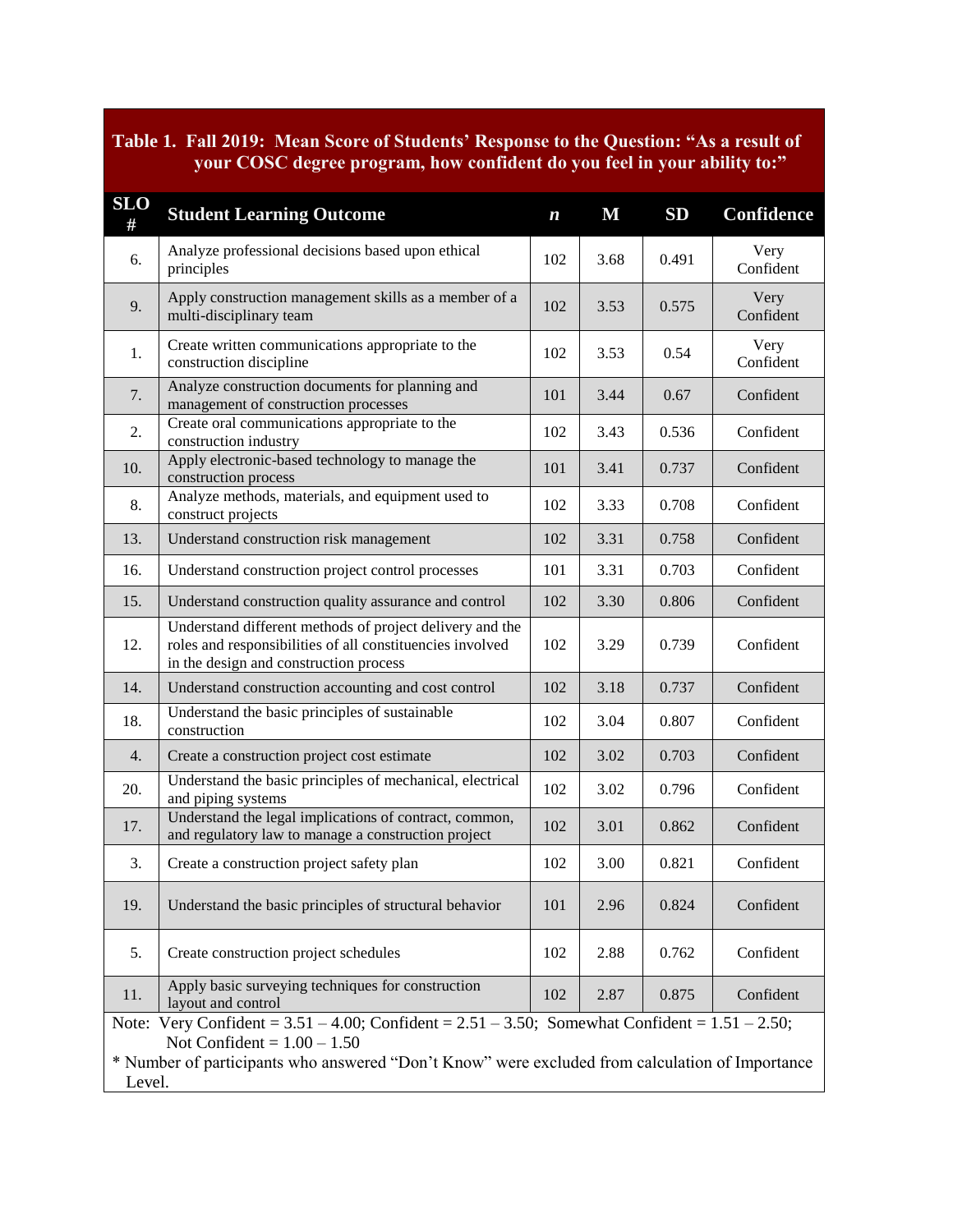| Table 2. Fall 2019: Mean Score of Students' Response to the Question: "How<br>important do you believe each of the following will be in your future<br>career?"                                                                                    |                                                                                                                                                                 |                  |             |           |                       |  |  |
|----------------------------------------------------------------------------------------------------------------------------------------------------------------------------------------------------------------------------------------------------|-----------------------------------------------------------------------------------------------------------------------------------------------------------------|------------------|-------------|-----------|-----------------------|--|--|
| <b>SLO</b><br>#                                                                                                                                                                                                                                    | <b>Student Learning Outcome</b>                                                                                                                                 | $\boldsymbol{n}$ | $\mathbf M$ | <b>SD</b> | <b>Importanc</b><br>e |  |  |
| 2.                                                                                                                                                                                                                                                 | Create oral communications appropriate to the construction<br>industry                                                                                          | 102              | 3.73        | 0.47      | Very<br>Important     |  |  |
| 9.                                                                                                                                                                                                                                                 | Apply construction management skills as a member of a<br>multi-disciplinary team                                                                                |                  | 3.73        | 0.491     | Very<br>Important     |  |  |
| 7.                                                                                                                                                                                                                                                 | Analyze construction documents for planning and<br>management of construction processes                                                                         | 102              | 3.73        | 0.529     | Very<br>Important     |  |  |
| 1.                                                                                                                                                                                                                                                 | Create written communications appropriate to the<br>construction discipline                                                                                     | 102              | 3.72        | 0.515     | Very<br>Important     |  |  |
| 15.                                                                                                                                                                                                                                                | Understand construction quality assurance and control                                                                                                           | 102              | 3.71        | 0.519     | Very<br>Important     |  |  |
| 6.                                                                                                                                                                                                                                                 | Analyze professional decisions based upon ethical<br>principles                                                                                                 | 102              | 3.69        | 0.507     | Very<br>Important     |  |  |
| 16.                                                                                                                                                                                                                                                | Understand construction project control processes                                                                                                               | 102              | 3.68        | 0.53      | Very<br>Important     |  |  |
| 14.                                                                                                                                                                                                                                                | Understand construction accounting and cost control                                                                                                             |                  | 3.66        | 0.517     | Very<br>Important     |  |  |
| 5.                                                                                                                                                                                                                                                 | Create construction project schedules                                                                                                                           |                  | 3.63        | 0.612     | Very<br>Important     |  |  |
| 8.                                                                                                                                                                                                                                                 | Analyze methods, materials, and equipment used to<br>construct projects                                                                                         |                  | 3.62        | 0.598     | Very<br>Important     |  |  |
| 13.                                                                                                                                                                                                                                                | Understand construction risk management                                                                                                                         | 102              | 3.60        | 0.585     | Very<br>Important     |  |  |
| 12.                                                                                                                                                                                                                                                | Understand different methods of project delivery and the<br>roles and responsibilities of all constituencies involved in<br>the design and construction process |                  | 3.57        | 0.605     | Very<br>Important     |  |  |
| 10.                                                                                                                                                                                                                                                | Apply electronic-based technology to manage the<br>construction process                                                                                         |                  | 3.55        | 0.607     | Very<br>Important     |  |  |
| 4.                                                                                                                                                                                                                                                 | Create a construction project cost estimate                                                                                                                     |                  | 3.54        | 0.686     | Very<br>Important     |  |  |
| 20.                                                                                                                                                                                                                                                | Understand the basic principles of mechanical, electrical<br>and piping systems                                                                                 | 101              | 3.52        | 0.576     | Very<br>Important     |  |  |
| 17.                                                                                                                                                                                                                                                | Understand the legal implications of contract, common, and<br>regulatory law to manage a construction project                                                   |                  | 3.48        | 0.686     | Important             |  |  |
| 3.                                                                                                                                                                                                                                                 | Create a construction project safety plan                                                                                                                       |                  | 3.34        | 0.826     | Important             |  |  |
| 18.                                                                                                                                                                                                                                                | Understand the basic principles of sustainable construction                                                                                                     |                  | 3.24        | 0.798     | Important             |  |  |
| 19.                                                                                                                                                                                                                                                | Understand the basic principles of structural behavior                                                                                                          |                  | 3.12        | 0.836     | Important             |  |  |
| 11.                                                                                                                                                                                                                                                | Apply basic surveying techniques for construction layout<br>and control                                                                                         |                  | 2.83        | 1.006     | Important             |  |  |
| Note: Very Important = $3.51 - 4.00$ ; Important = $2.51 - 3.50$ ; Somewhat Important = $1.51 - 2.50$ ; Not<br>$Important = 1.00 - 1.50$<br>* Number of participants who answered "Don't Know" were excluded from calculation of Importance Level. |                                                                                                                                                                 |                  |             |           |                       |  |  |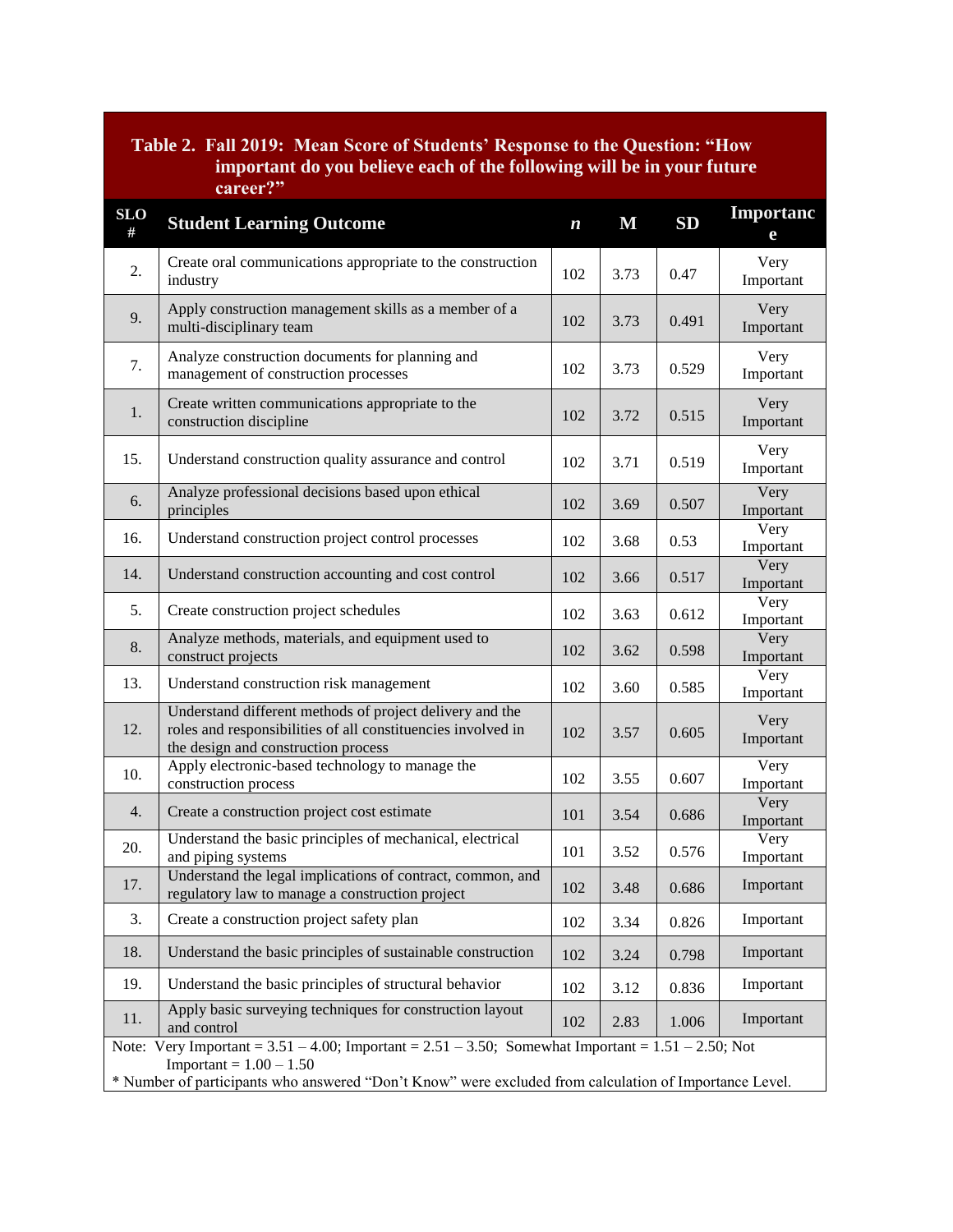#### **Table 2. Fall 2019: Student Responses to the Question: : "As a result of your COSC degree program, how confident do you feel in your ability to:"**

| $n = 102$                                                                                      |                                                                                                                                                                       |       |                   |           |               |                       |               |                         |     |
|------------------------------------------------------------------------------------------------|-----------------------------------------------------------------------------------------------------------------------------------------------------------------------|-------|-------------------|-----------|---------------|-----------------------|---------------|-------------------------|-----|
|                                                                                                |                                                                                                                                                                       |       | Very<br>Confident | Confident |               | Somewhat<br>Confident |               | <b>Not</b><br>Confident |     |
| <b>SLO</b><br>#                                                                                | <b>Student Learning</b><br><b>Outcomes</b>                                                                                                                            | $f^a$ | $\frac{0}{0}$     | $f^a$     | $\frac{0}{0}$ | $f^a$                 | $\frac{0}{0}$ | $f^a$                   | %   |
| 6.                                                                                             | Analyze professional decisions based<br>upon ethical principles                                                                                                       | 70    | 68.6              | 31        | 30.4          | $\mathbf{1}$          | 1.0           | $-$                     | $-$ |
| 9.                                                                                             | Apply construction management skills<br>as a member of a multi-disciplinary<br>team                                                                                   | 58    | 56.9              | 40        | 39.2          | $\overline{4}$        | 3.9           | --                      |     |
| 1.                                                                                             | Create written communications<br>appropriate to the construction<br>discipline                                                                                        | 56    | 54.9              | 44        | 43.1          | $\overline{2}$        | 2.0           | $-$                     |     |
| 7.                                                                                             | Analyze construction documents for<br>planning and management of<br>construction processes                                                                            | 53    | 52.0              | 40        | 39.2          | $\overline{7}$        | 6.9           | $\mathbf{1}$            | 1.0 |
| 10.                                                                                            | Apply electronic-based technology to<br>manage the construction process                                                                                               | 53    | 52.0              | 39        | 38.2          | 6                     | 5.9           | 3                       | 2.9 |
| 15.                                                                                            | Understand construction quality<br>assurance and control                                                                                                              | 51    | 50.               | 33        | 32.4          | 16                    | 15.7          | $\overline{2}$          | 2.0 |
| 13.                                                                                            | Understand construction risk<br>management                                                                                                                            | 48    | 47.1              | 40        | 39.2          | 12                    | 11.8          | $\overline{2}$          | 2.0 |
| 8.                                                                                             | Analyze methods, materials, and<br>equipment used to construct projects                                                                                               | 47    | 46.1              | 43        | 42.2          | 11                    | 10.8          | $\mathbf{1}$            | 1.0 |
| 2.                                                                                             | Create oral communications<br>appropriate to the construction industry                                                                                                | 46    | 45.1              | 54        | 52.9          | $\overline{2}$        | 2.0           | $-$                     | --  |
| 12.                                                                                            | Understand different methods of<br>project delivery and the roles and<br>responsibilities of all constituencies<br>involved in the design and construction<br>process | 45    | 44.1              | 44        | 43.1          | 11                    | 10.8          | $\overline{2}$          | 2.0 |
| 16.                                                                                            | Understand construction project<br>control processes                                                                                                                  | 44    | 43.1              | 45        | 44.1          | 11                    | 10.8          | $\mathbf{1}$            | 1.0 |
| 14.                                                                                            | Understand construction accounting<br>and cost control                                                                                                                | 36    | 35.3              | 50        | 49.0          | 14                    | 13.7          | $\overline{2}$          | 2.0 |
| 17.                                                                                            | Understand the legal implications of<br>contract, common, and regulatory law<br>to manage a construction project                                                      | 34    | 33.3              | 39        | 38.2          | 25                    | 24.5          | $\overline{4}$          | 3.9 |
| 18.                                                                                            | Understand the basic principles of<br>sustainable construction                                                                                                        | 30    | 29.4              | 51        | 50.0          | 16                    | 15.7          | 5                       | 4.9 |
| 20.                                                                                            | Understand the basic principles of<br>mechanical, electrical and piping<br>systems                                                                                    | 30    | 29.4              | 47        | 46.1          | 22                    | 21.6          | 3                       | 2.9 |
| 3.                                                                                             | Create a construction project safety<br>plan                                                                                                                          | 30    | 29.4              | 46        | 45.1          | 22                    | 21.6          | $\overline{4}$          | 3.9 |
| 19.                                                                                            | Understand the basic principles of<br>structural behavior                                                                                                             | 28    | 27.5              | 45        | 44.1          | 24                    | 23.5          | $\overline{4}$          | 3.9 |
| 11.                                                                                            | Apply basic surveying techniques for<br>construction layout and control                                                                                               | 28    | 27.5              | 38        | 37.3          | 31                    | 30.4          | 5                       | 4.9 |
| 4.                                                                                             | Create a construction project cost<br>estimate                                                                                                                        | 25    | 24.5              | 55        | 53.9          | 21                    | 20.6          | $\mathbf{1}$            | 1.0 |
| 5.                                                                                             | Create construction project schedules                                                                                                                                 | 21    | 20.6              | 51        | 50.0          | 27                    | 26.5          | 3                       | 2.9 |
| Note: $\alpha$ <sup>a</sup> Frequencies may not total stated <i>n</i> because of missing data. |                                                                                                                                                                       |       |                   |           |               |                       |               |                         |     |